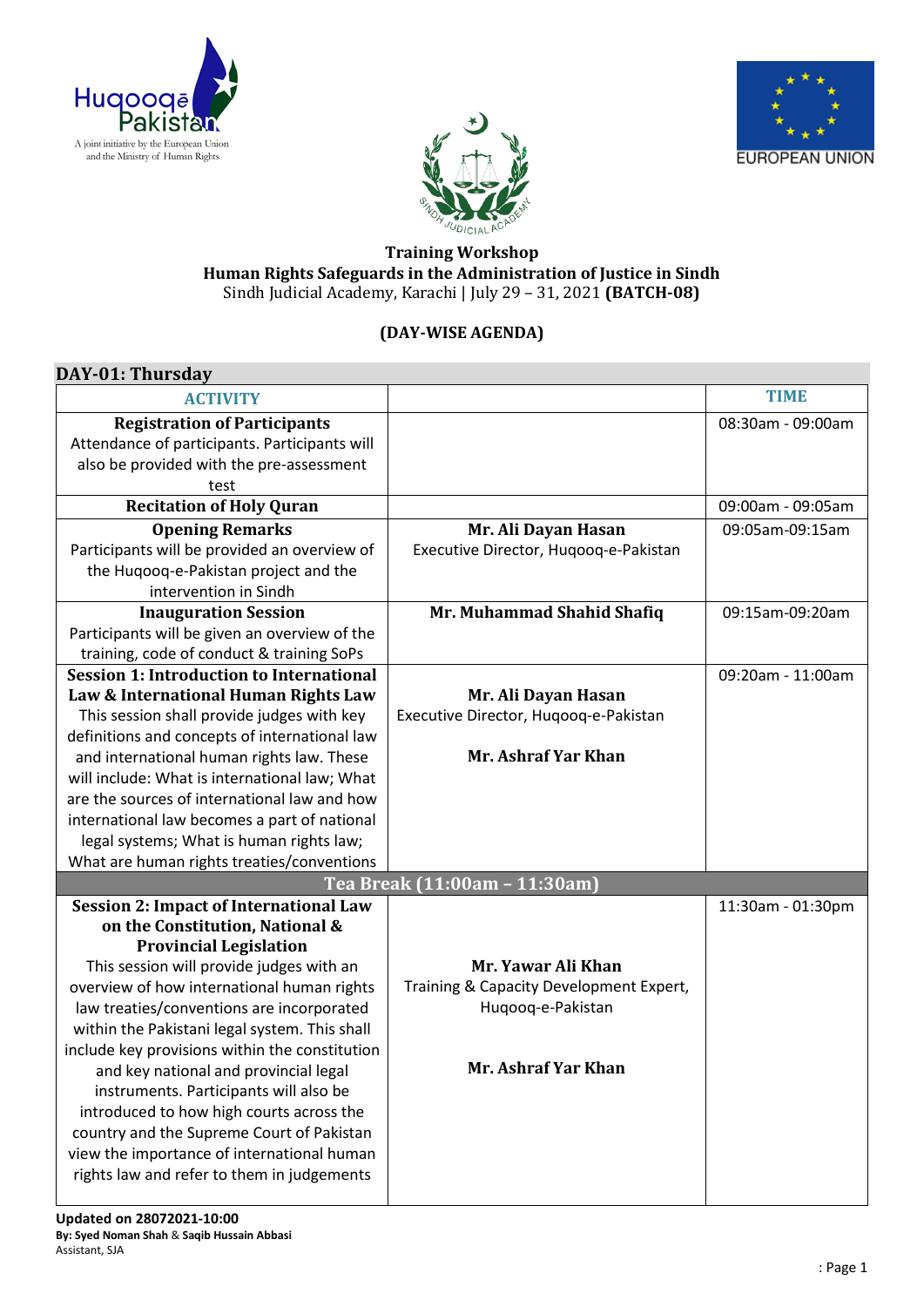| Lunch/Prayer Break (01:30pm - 02:30pm)                                                                                            |                                         |                     |
|-----------------------------------------------------------------------------------------------------------------------------------|-----------------------------------------|---------------------|
| <b>Session 3: Concepts of Human Rights</b><br>This session will focus Human Rights in                                             | Mr. Muhammad Shahid Shafiq              |                     |
| Islamic & Western Jurisprudence and provide<br>a detailed overview of human rights protection<br>provided for in the constitution | Mr. Ashraf Yar Khan                     | $02:30$ pm - 4:30pm |
|                                                                                                                                   | Mr. Yawar Ali Khan                      |                     |
|                                                                                                                                   | Training & Capacity Development Expert, |                     |
|                                                                                                                                   | Hugoog-e-Pakistan                       |                     |

| DAY-02: Friday                                                                                                                                                                                                                                                                                                                                                                                                                                                                                                              |                                        |  |
|-----------------------------------------------------------------------------------------------------------------------------------------------------------------------------------------------------------------------------------------------------------------------------------------------------------------------------------------------------------------------------------------------------------------------------------------------------------------------------------------------------------------------------|----------------------------------------|--|
|                                                                                                                                                                                                                                                                                                                                                                                                                                                                                                                             | <b>TIME</b>                            |  |
|                                                                                                                                                                                                                                                                                                                                                                                                                                                                                                                             | 08:30am - 08:35am                      |  |
| Mr. Muhammad Shahid Shafiq                                                                                                                                                                                                                                                                                                                                                                                                                                                                                                  | 08:35am - 08:45am                      |  |
| Ms. Khadija Ali<br>Training and Capacity Development Expert,<br>Huqooq-e-Pakistan<br>Mr. Ali Dayan Hasan<br>Executive Director, Hugoog-e-Pakistan<br>Mr. Yawar Ali Khan<br>Training & Capacity Development Expert,<br>Huqooq-e-Pakistan<br>Mr. Muhammad Shahid Shafiq<br>Senior Faculty Member,<br>Sindh Judicial Academy<br>Ms. Khadija Ali<br>Training and Capacity Development Expert,<br>Huqooq-e-Pakistan<br><b>Barrister Syed Shahbal Ali</b><br>Human Rights & Criminal Justice, Junior Expert,<br>Huqooq-e-Pakistan | 08:45am - 10:00am<br>10:00am -11:30am  |  |
| Tea (11:30am-11:45 am)                                                                                                                                                                                                                                                                                                                                                                                                                                                                                                      |                                        |  |
| Mr. Yawar Ali Khan<br>Training & Capacity Development Expert,<br>Hugoog-e-Pakistan<br>Ms. Khadija Ali<br>Training and Capacity Development Expert,<br>Huqooq-e-Pakistan                                                                                                                                                                                                                                                                                                                                                     | 11:45am - 1:30pm                       |  |
|                                                                                                                                                                                                                                                                                                                                                                                                                                                                                                                             | Lunch/Prayer Break (01:30pm - 02:30pm) |  |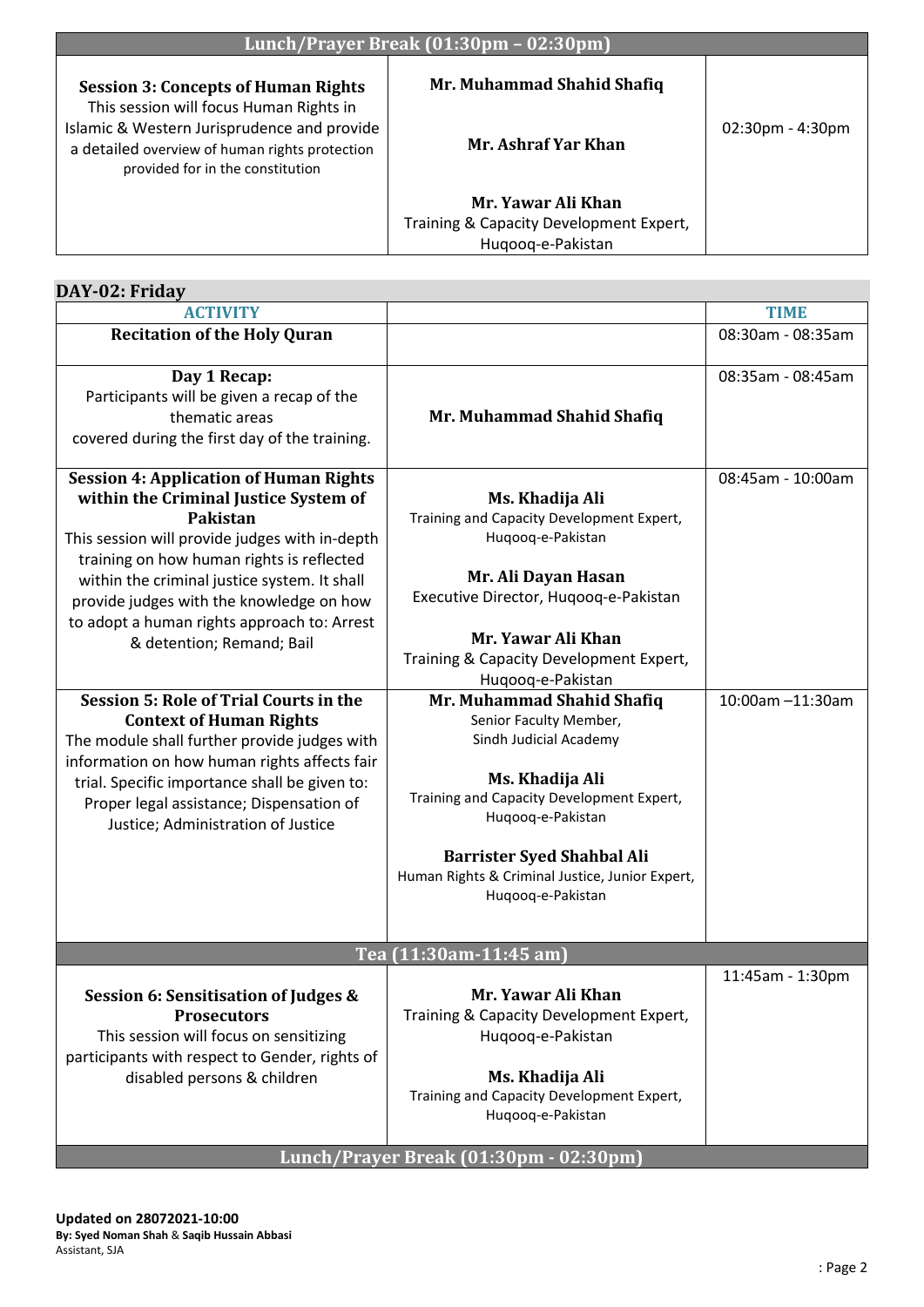| <b>Session 7: Application of Human Rights</b><br>within the Criminal Justice System of<br>Pakistan<br>This session will provide judges with in-depth<br>training on how human rights is reflected<br>within the criminal justice system. It shall<br>provide judges with the knowledge on how<br>to adopt a human rights approach to: Arrest<br>& detention; Remand; Bail | Mr. Justice Abdul Rasool Memon | $02:30$ pm - 4:30pm |
|---------------------------------------------------------------------------------------------------------------------------------------------------------------------------------------------------------------------------------------------------------------------------------------------------------------------------------------------------------------------------|--------------------------------|---------------------|
|                                                                                                                                                                                                                                                                                                                                                                           |                                |                     |

| DAY-03: Saturday                                                                                                                                                                                                                                                                                                      |                                                                                                                                                   |                   |
|-----------------------------------------------------------------------------------------------------------------------------------------------------------------------------------------------------------------------------------------------------------------------------------------------------------------------|---------------------------------------------------------------------------------------------------------------------------------------------------|-------------------|
| <b>ACTIVITY</b>                                                                                                                                                                                                                                                                                                       |                                                                                                                                                   | <b>TIME</b>       |
| <b>Recitation of the Holy Quran</b>                                                                                                                                                                                                                                                                                   |                                                                                                                                                   | 08:30am - 08:35am |
| Day 2 Recap:<br>Participants will be given a recap of the thematic<br>areas covered during the second day of the<br>training                                                                                                                                                                                          | Mr. Muhammad Shahid Shafiq                                                                                                                        | 08:35am - 08:45am |
| <b>Session 8: How to Protect and Facilitate</b><br><b>Victims &amp; Witnesses during Trial</b><br>This module shall look at international standards<br>and national provisions on how the justice<br>system can aid in the protection of victims and<br>witnesses (with a focus on women & juveniles)                 | Mr. Justice Abdul Rasool Memon<br>Former Judge High Court of Sindh                                                                                | 08:45am -10:00am  |
| <b>Session 8(Cont): How to Protect and</b><br><b>Facilitate Victims &amp; Witnesses during</b><br><b>Trial</b><br>This module shall look at international standards<br>and national provisions on how the justice<br>system can aid in the protection of victims and<br>witnesses (with a focus on women & juveniles) | Ms. Khadija Ali<br>Training and Capacity Development Expert,<br>Huqooq-e-Pakistan<br>Mr. Ali Dayan Hasan<br>Executive Director, Hugoog-e-Pakistan | 10:00am -11:30am  |
|                                                                                                                                                                                                                                                                                                                       | Tea Break (11:30am-11:45am)                                                                                                                       |                   |
| <b>Session 9: How to Incorporate Human</b><br><b>Rights Principles in Judgement Writing</b><br>Through this module, participants shall be<br>engaged in exercises which focus on<br>incorporating human rights principals within their<br>judgements                                                                  | Mr. Faisal Siddiqui<br>Advocate, Supreme Court of Pakistan                                                                                        | 11:45am - 1:30pm  |
| Lunch/Prayer Break (01:30pm - 02:15pm)                                                                                                                                                                                                                                                                                |                                                                                                                                                   |                   |
| <b>Session 9 (Cont): Responses of superior</b><br>judiciary on the<br><b>Trial Courts Orders and Judgments</b>                                                                                                                                                                                                        | Mr. Salahuddin Ahmed,<br>President Sindh High Court Bar<br>Association<br>Advocate, Supreme Court of Pakistan                                     | 02:15pm - 03:30pm |
| <b>Post-Training Assessment</b>                                                                                                                                                                                                                                                                                       |                                                                                                                                                   | 03:30pm-4:00pm    |
| <b>Concluding Remarks &amp; Certificate</b><br><b>Distribution</b>                                                                                                                                                                                                                                                    | Honourable Mr. Justice Muhammad<br>Ali Mazhar<br>Judge, Sindh High Court/Director General Sindh<br>Judicial Academy                               | 04:00pm - 04:30pm |